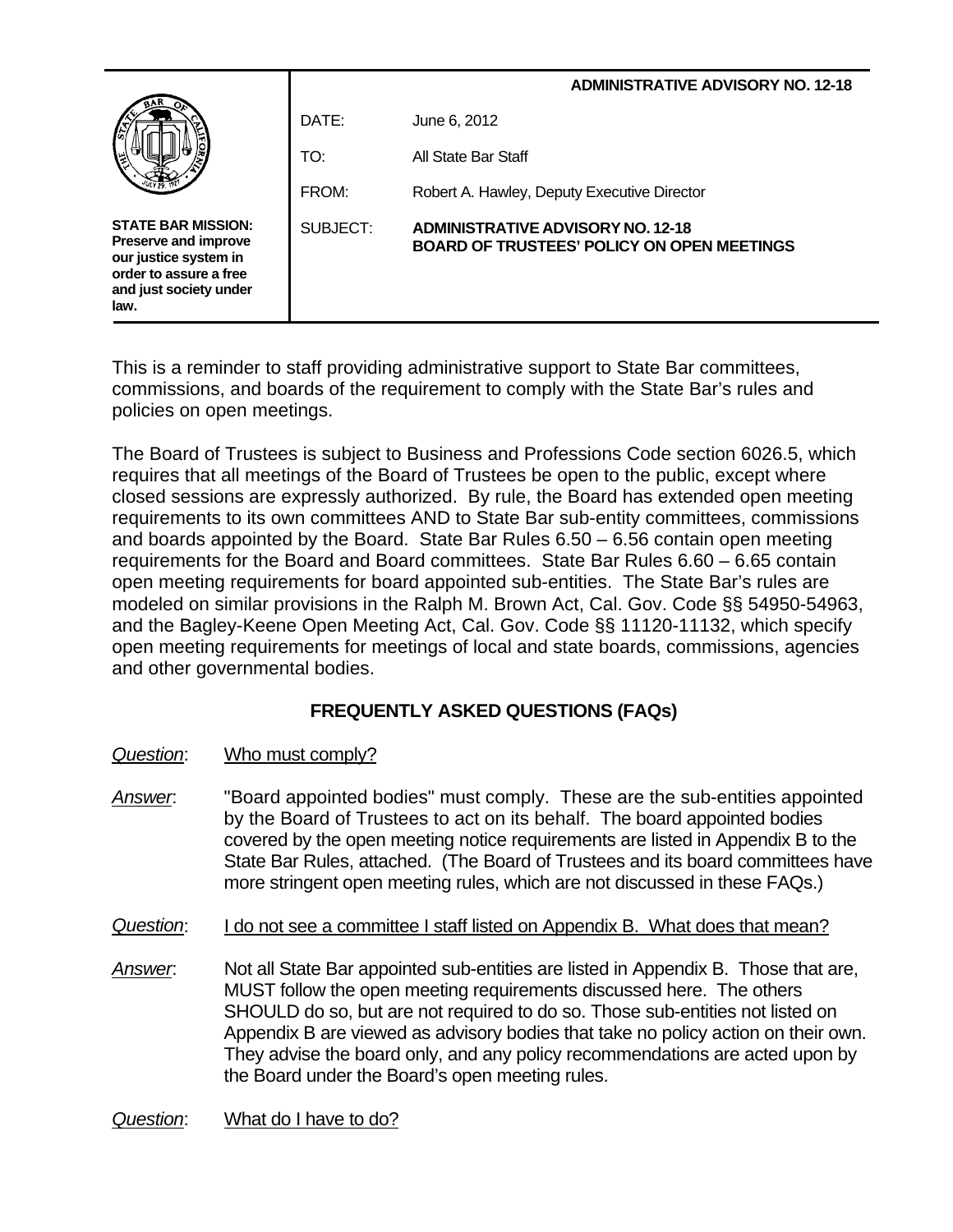- Answer: You must post notice of all meetings on the State Bar website no fewer than five CALENDAR days before the meeting. You must also mail or email notice to any person who requests such notice.
- *Question*: Five days? Isn't the Board's requirement ten-day notice?
- *Answer*: Yes. Appendix B's sub-entities, unlike the Board and its Board committees, have a five-day, not a ten-day, notice requirement.
- *Question*: What must the notice contain?
- *Answer:* The notice must contain the time and location of the meeting*. It must also contain or incorporate the agenda for the meeting.*
- *Question*: What must the agenda contain?
- Exercised sub-entity are noted in Appendix B. If the ground for a closed session is to protect privacy or other privileged information, you do not have to disclose names or other information that would constitute an invasi *Answer:* Agendas must contain a brief general description of each item of business to be transacted or discussed at the meeting. For closed agendas, the agenda must also state the general reason for the closed session, and cite the legal authority for going into closed session. Grounds for closed sessions for each is to protect privacy or other privileged information, you do not have to disclose names or other information that would constitute an invasion of privacy or otherwise unnecessarily divulge particular facts concerning the closed session. An agenda template is attached. Conform to this format for ease and consistency of posting.
- *Question*: Who does the internal posting?
- *Answer:* Posting will be electronic on the State Bar's website. Leanna Dickstein and David Cunningham in the Communications Office will post the notices and agendas on the State Bar's website calendar. See, http://www.calbar.ca.gov/AboutUs/Calendar.aspx. Please email each of them a copy of the notice and agenda for posting *at least seven days* before the meeting, to assure that the five-day notice requirement is met. The electronic posting is made available through computer terminals available to the public in the Los Angeles and San Francisco office lobbies.
- *Question*: What is the posting format?
- *Answer:* The notice and agenda for posting needs to be in a Word template format, not a pdf, attached as Attachment 2.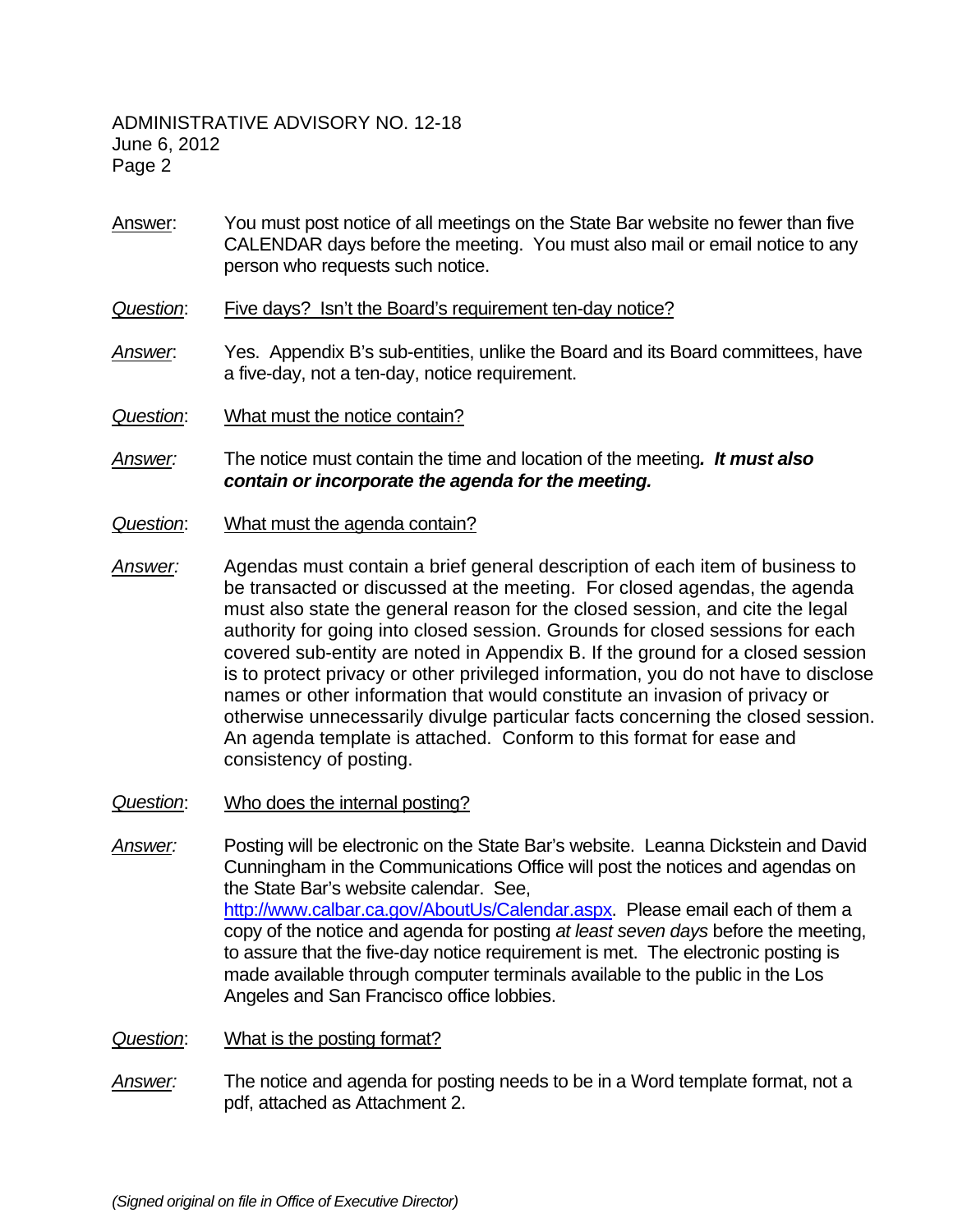- *Question:* I see the Section Executive Committees are included on Appendix B. The Section Office now posts executive committee meetings and agendas on the Section's webpage. Does this need to change?
- *Answer:* No. All of the Section meeting dates need to be given to the Communications staff [Leanna Dickstein and David Cunningham] so they can be added to the State Bar's master calendar on the website. The communications staff will link the meeting date on the master calendar to the Section page where the notice and agenda is posted by Sections staff. This applies only to Sections. If you staff an entity in Appendix B that is not a Section, send the notice and agenda to the Communications staff, not Sections staff.
- *Question*: How are emergency meetings noticed?
- discussion, the committee of commission may act by fax poli, entail of other<br>electronic means without meeting. The notice and agenda for the next properly<br>noticed meeting must include any action taken or matter considered *Answer*: Generally, meetings may not be held without five days notice and items may not be added to an agenda after the five-day notice period, except in an emergency. Emergencies are defined as limited circumstances that call for immediate action before the next regular meeting. You must publicly notice the meeting as soon as possible. If the emergency can be resolved by unanimous consent without discussion, the committee or commission may act by fax poll, email or other noticed meeting must include any action taken or matter considered at the emergency meeting. You must get authority to hold an emergency meeting from the chair of your committee or commission.
- *Question*: Are telephone conference meetings handled any differently?
- *Answer*: At the sub-entity level, you can have a telephone conference meeting. Notice it as such. Do not publish the call-in number on the notice. But you do need to identify on the notice and agenda the State Bar contact for meeting information, reserve a location in the State Bar's building where a member of the public can join the conference call on site and make arrangements to staff that location appropriately.
- *Question*: Is there anything that I have to do after the meeting?
- *Answer:* Following the meeting, you must prepare an Action Summary of the action taken at the meeting. The committee at its next meeting should approve the Action Summary (with any necessary revisions). After approval, send copies of the Action Summary, meeting notice and agenda to the Office of the Executive Director/Secretary. Also preserve the records in your files.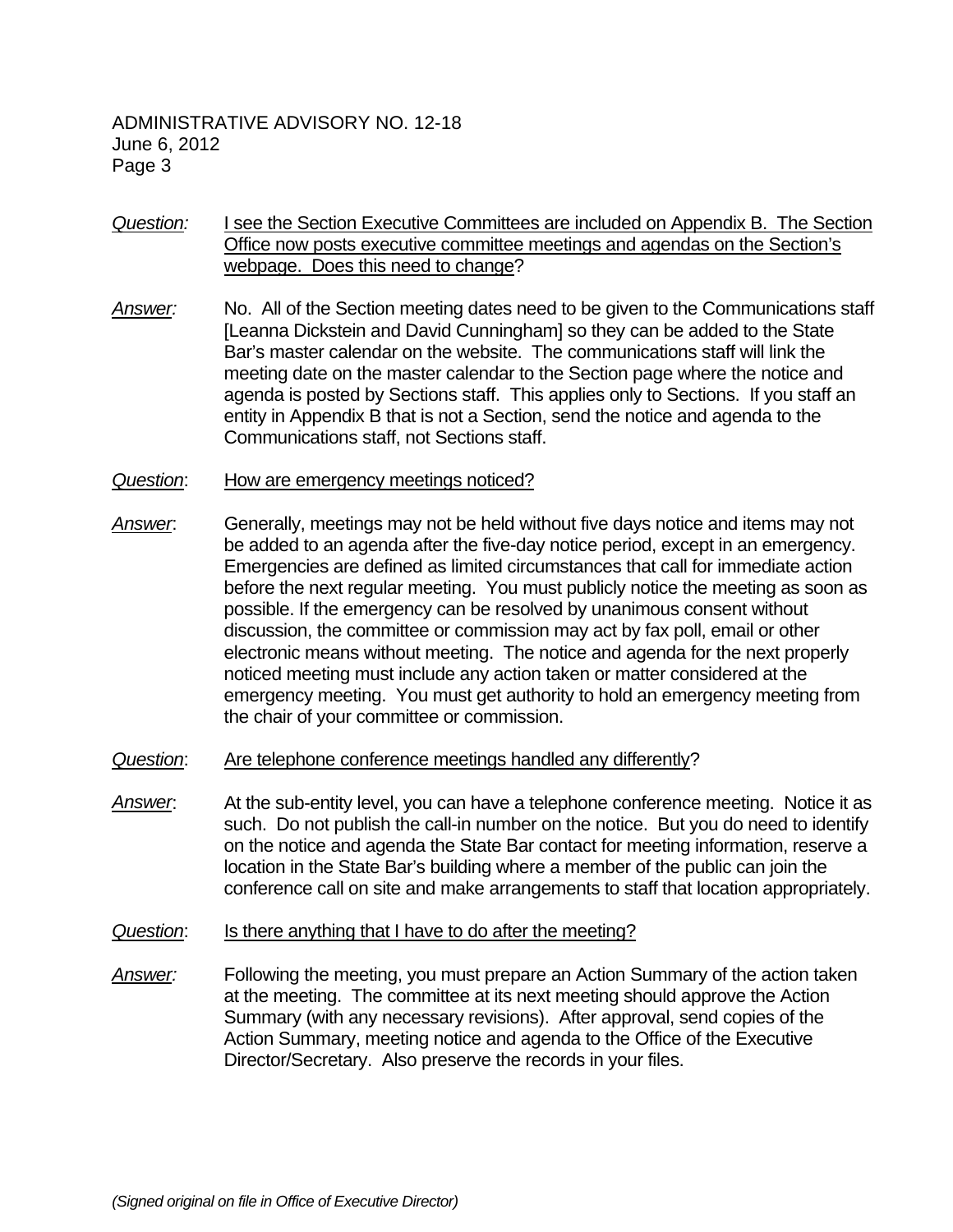### *Question*: Who do I call if I have questions about how to comply with the rules?

*Answer:* Please call Larry Yee at ext. 2388, or Dina Goldman at ext. 2363.

*(Signed original on file in the Office of the Executive Director)*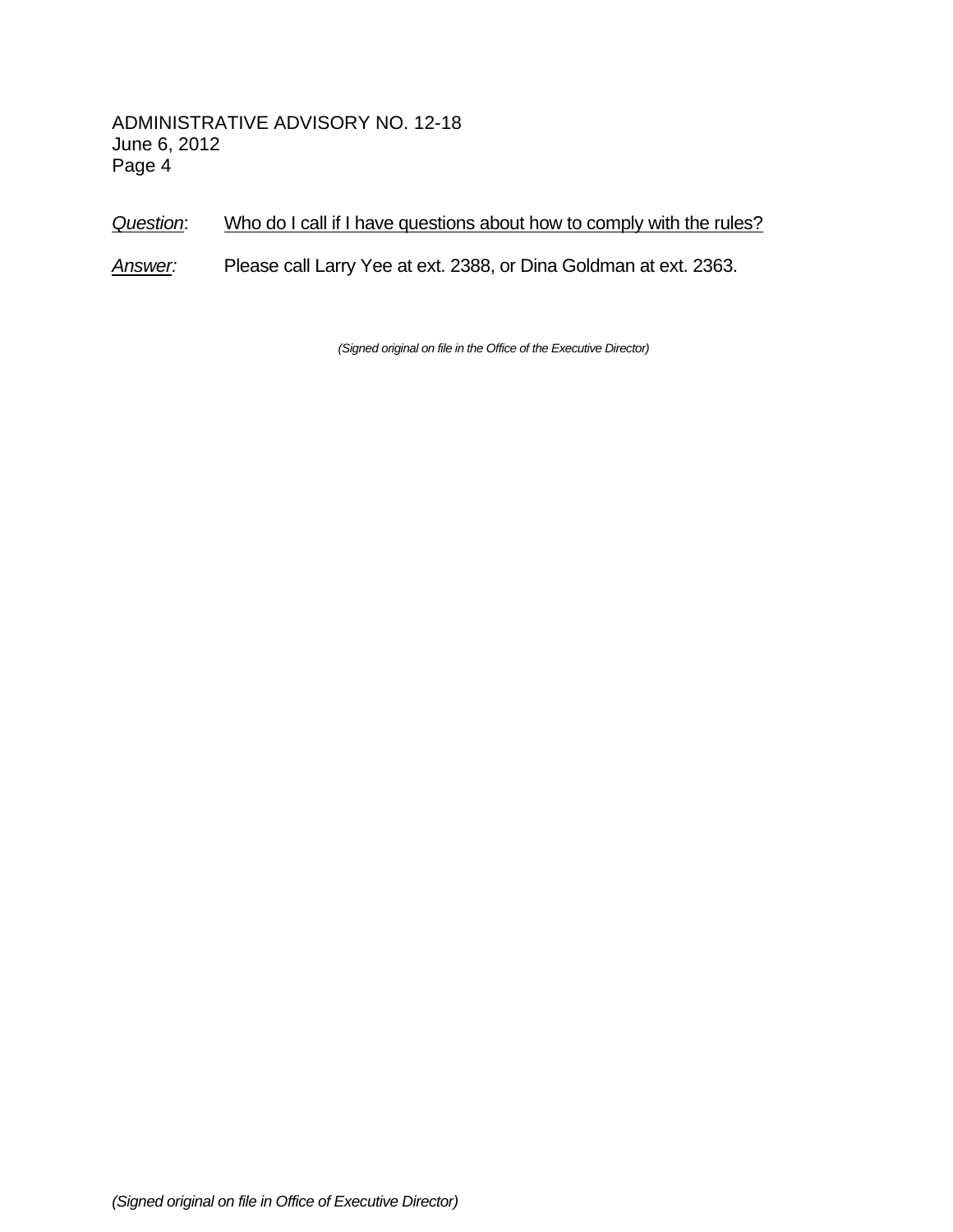### RULES OF THE STATE BAR OF CALIFORNIA APPENDIX B: MISCELLANEOUS

Adopted by the Board of Governors July 20, 2007 Revised June 29. 2009

STATE BAR OF CALIFORNIA COMMITTEES SUBJECT TO OPEN MEETING RULES Committee of Bar Examiners Rule 6.64(A) (1)-(4), (6), (7); Rule 6.55 (A)(1); Section 6026.5(a), (e), (g), (h). Committee on Group Insurance Rule 6.64(A)(1), (4), (5), (7); Rule 6.55(A)(1); Section 6026.5(a),(g). Committee on Professional Liability Insurance Rule 6.64(A)(1), (4), (5), (7); Rule 6.55(A)(1); Section 6026.5(a),(g). Council of State Bar Sections Executive Committee of Antitrust and Unfair Competition Section Executive Committee of Business Law Section Executive Committee of Criminal Law Section Executive Committee of Environmental Law Section Executive Committee of Family Law Section Executive Committee of Intellectual Property Law Section Executive Committee of International Law Section Executive Committee of Labor and Employment Law Section Executive Committee of Law Practice Management and Technology Section Executive Committee of Litigation Section Executive Committee of Public Law Section

Executive Committee of Real Property Law Section

Executive Committee of Solo and Small Firm Section

Executive Committee of Taxation Section

Executive Committee of Trusts and Estates Section

Executive Committee of Workers Compensation Section

```
Rule 6.64(A)(1), (4), (7); Rule 6.55 (A)(1); Section 6026.5(a),(g).
```
Client Security Fund Commission

```
Rule 6.64(A)(1)-(4), (7); Rule 6.55(A)(1); Section 6026.5(a), (e), (g).
```
Lawyer Assistance Program Oversight Committee

Rule  $6.64(A)(1)-(4)$ ,  $(7)$ ; Rule  $6.55(A)(1)$ ; Section  $6026.5(a)$ ,  $(e)$ ,  $(g)$ .

Legal Services Trust Fund Commission

Rule 6.64(A)(1), (4), (7); Rule 6.55(A)(1); Section 6026.5(a), (g).

California Board of Legal Specialization

Rule 6.64(A)(1)-(4), (6)-(7); Rule 6.55(A)(1); Section 6026.5(a), (e), (f), (g).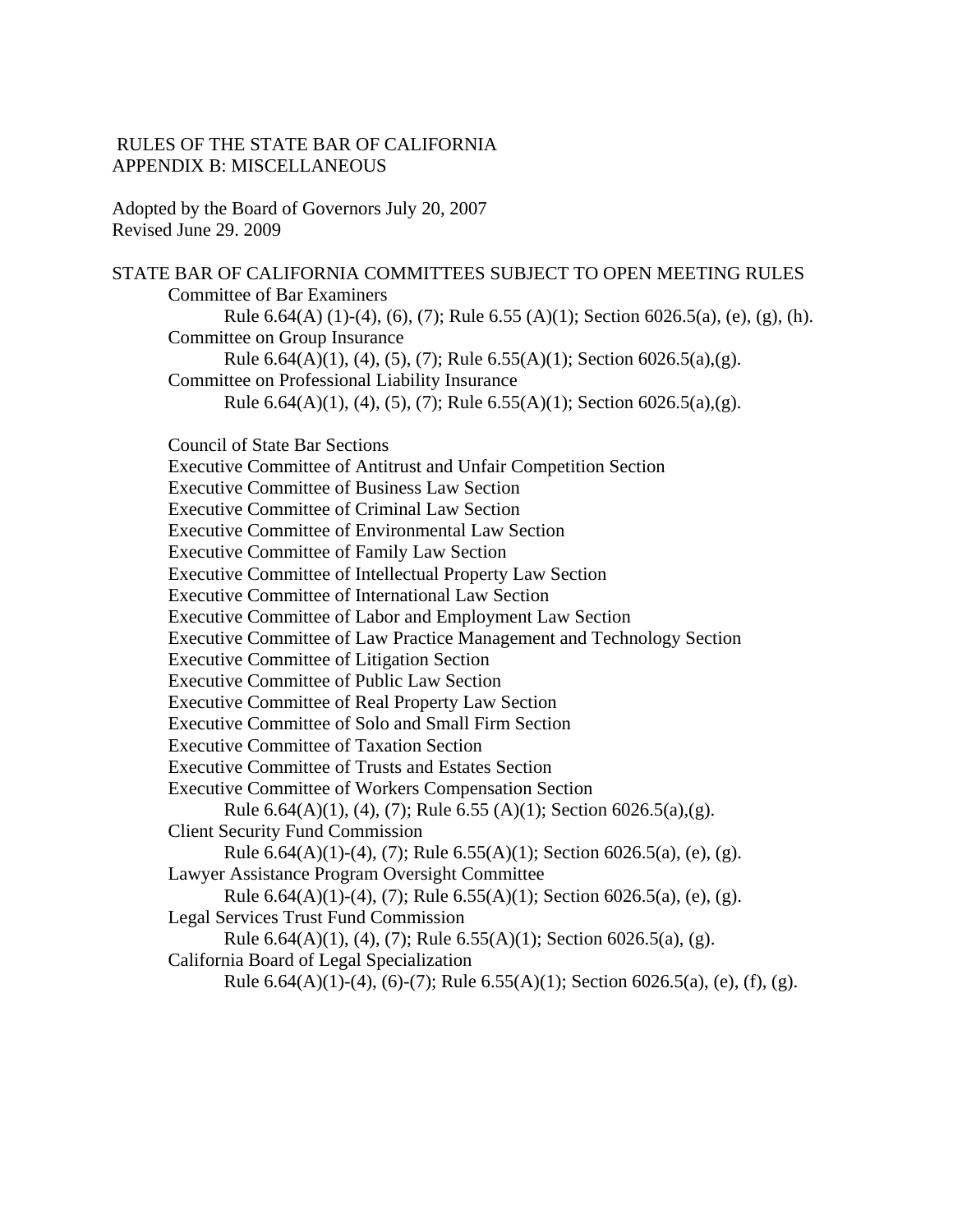#### **\_\_\_\_\_\_\_\_\_\_ COMMITTEE**

#### **NOTICE AND AGENDA**

day, Month, 00, 20 00:00  $m - 00:00$  m The State Bar of California 180 Howard Street \_\_\_\_\_ Room, \_\_\_ Floor San Francisco, CA 94105 (415) 538-2000 or 1149 South Hill Street \_\_\_\_ Room, \_th Floor Los Angeles, CA 90015-2299 (213) 765-1000

Questions regarding any agenda item should be directed to the **Committee**  Coordinator(s), \_\_\_\_\_\_\_ at (415) 538-\_\_\_\_\_\_ or Chair, \_\_\_\_\_\_ Committee members are requested to notify the Committee Coordinator as early as possible in advance of the meeting if they wish to remove any item/s from the consent agenda.

#### **Committee Members: \_\_\_\_\_\_\_\_\_\_\_\_\_\_\_\_\_\_\_\_\_\_\_\_\_\_\_\_\_\_\_\_\_\_\_\_\_\_\_\_\_\_\_\_\_\_**

*OPEN SESSION*

#### **I. CHAIR'S REPORT**

Oral Report

#### **II. CONSENT**

- A. Item Title (Presenter) (Estimated Time)
- B. Item Title (Presenter) (Estimated Time)
- C. Item Title (Presenter) (Estimated Time)

#### **III. ACTION**

- A. Item Title (Presenter) (Estimated Time)
	- 1. Item Title (Presenter) (Estimated Time)
	- 2. Item Title (Presenter) (Estimated Time)
	- 3. Item Title (Presenter) (Estimated Time)
- B. Item Title (Presenter) (Estimated Time)
	- 1. Item Title (Presenter) (Estimated Time)
	- 2. Item Title (Presenter) (Estimated Time)
	- 3. Item Title (Presenter) (Estimated Time)
- C. Item Title (Presenter) (Estimated Time)
	- 1. Item Title (Presenter) (Estimated Time)
	- 2. Item Title (Presenter) (Estimated Time)
	- 3. Item Title (Presenter) (Estimated Time)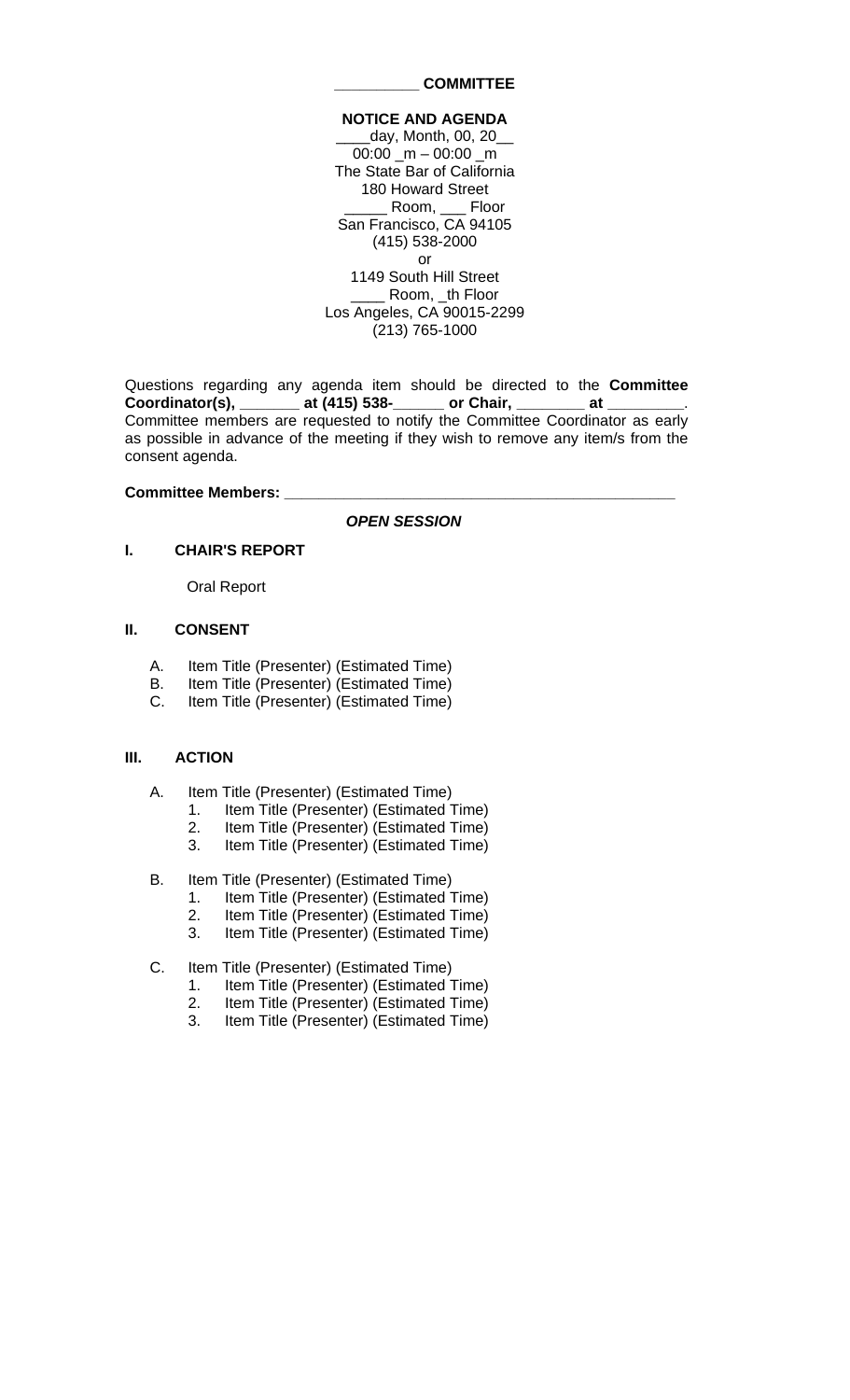### **IV. DISCUSSION/INFORMATION**

- A. Item Title (Presenter) (Estimated Time)
	- 1. Item Title (Presenter) (Estimated Time)
	- 2. Item Title (Presenter) (Estimated Time)
	- 3. Item Title (Presenter) (Estimated Time)
- B. Item Title (Presenter) (Estimated Time)
	- 1. Item Title (Presenter) (Estimated Time)
	- 2. Item Title (Presenter) (Estimated Time)
	- 3. Item Title (Presenter) (Estimated Time)
- C. Item Title (Presenter) (Estimated Time)
	- 1. Item Title (Presenter) (Estimated Time)
	- 2. Item Title (Presenter) (Estimated Time)
	- 3. Item Title (Presenter) (Estimated Time)

### **V. REPORTS**

- A. Item Title (Presenter) (Estimated Time)
	- 1. Item Title (Presenter) (Estimated Time)
	- 2. Item Title (Presenter) (Estimated Time)
	- 3. Item Title (Presenter) (Estimated Time)
- B. Item Title (Presenter) (Estimated Time)
	- 1. Item Title (Presenter) (Estimated Time)
	- 2. Item Title (Presenter) (Estimated Time)<br>3. Item Title (Presenter) (Estimated Time)
	- Item Title (Presenter) (Estimated Time)
- C. Item Title (Presenter) (Estimated Time)
	- 1. Item Title (Presenter) (Estimated Time)
	- 2. Item Title (Presenter) (Estimated Time)
	- 3. Item Title (Presenter) (Estimated Time)

### *CLOSED SESSION*

### **I. CONSENT**

- A. Item Title (Presenter)
- B. Item Title (Presenter)
- C. Item Title (Presenter)

#### **II. ACTION**

- A. Item Title (Presenter) (Estimated Time)
	- 1. Item Title (Presenter) (Estimated Time)
	- 2. Item Title (Presenter) (Estimated Time
	- 3. Item Title (Presenter) (Estimated Time